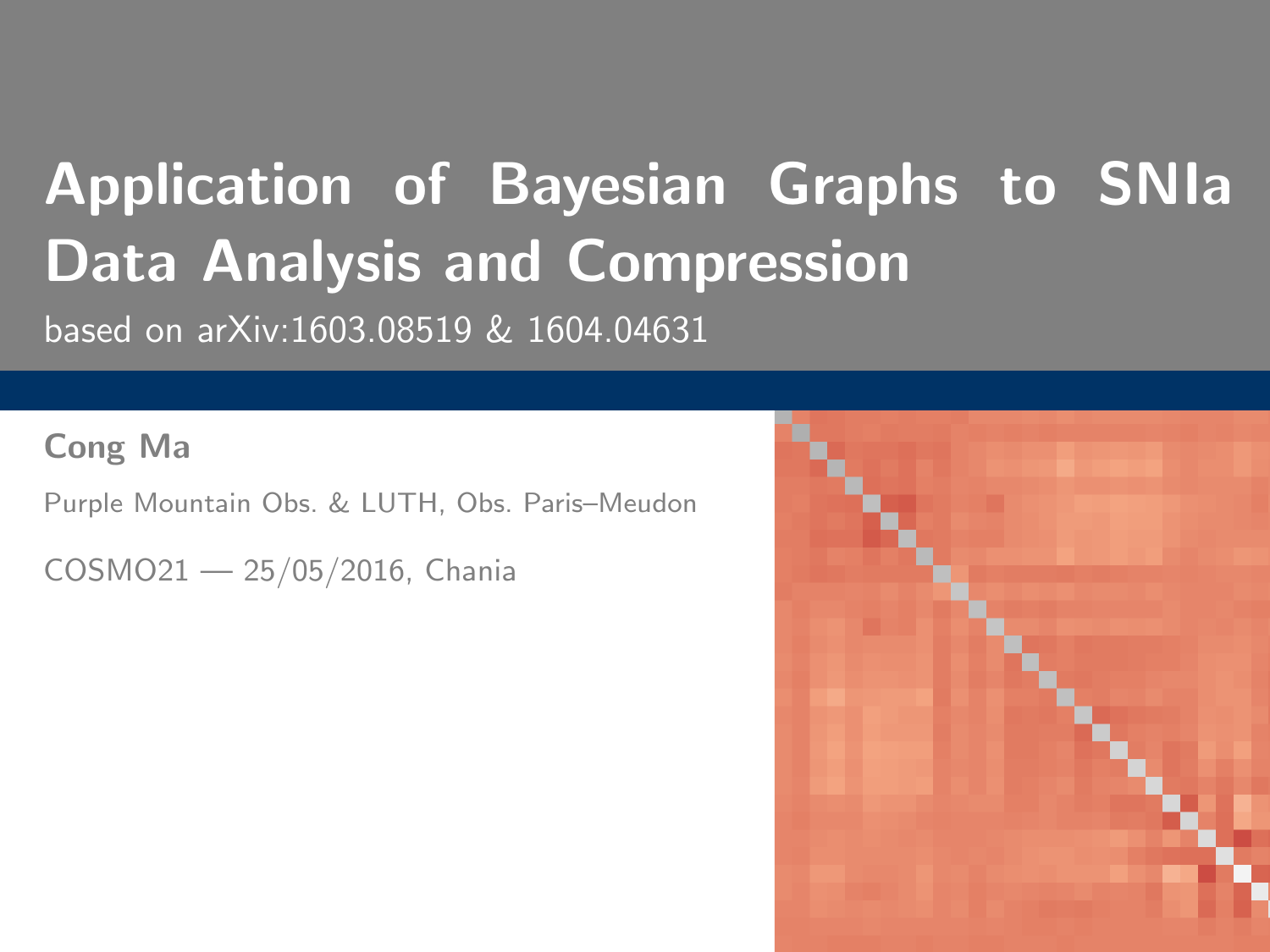### <span id="page-1-0"></span>[Cosmological inference with SN data](#page-2-0)

[Background](#page-2-0) [Bayesian inference and graphical models](#page-4-0)

### [Bayesian data compression](#page-13-0)

[Method of compression](#page-13-0) [Validating & using compression](#page-16-0)

#### **[Discussion](#page-21-0)**

Most of this talk is based on Ma, Corasaniti, Bassett (arXiv:1603.08519)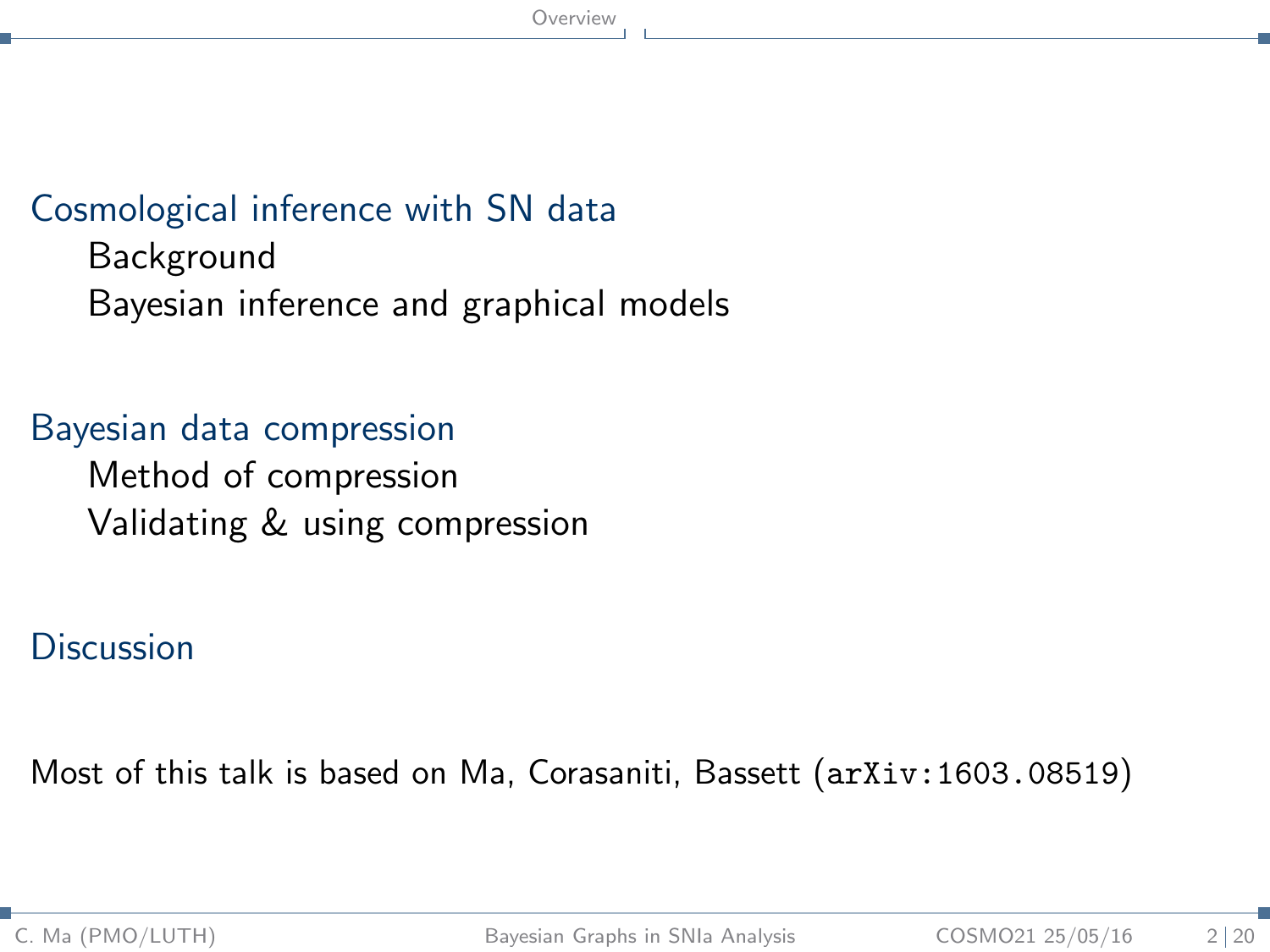# <span id="page-2-0"></span>What SNIa data aren't, and what they are

### They aren't. . .

- Standard candles
- Static table of z vs.  $\mu(z)$
- "Error bar" on each  $\mu(z)$

### They are:

- "Standardizable" candles
- Reduced data from light-curves, incl.  $m$  (mag.),  $X$  (stretch),  $C$  $(color)$ ...
- Correlated covariance among all of them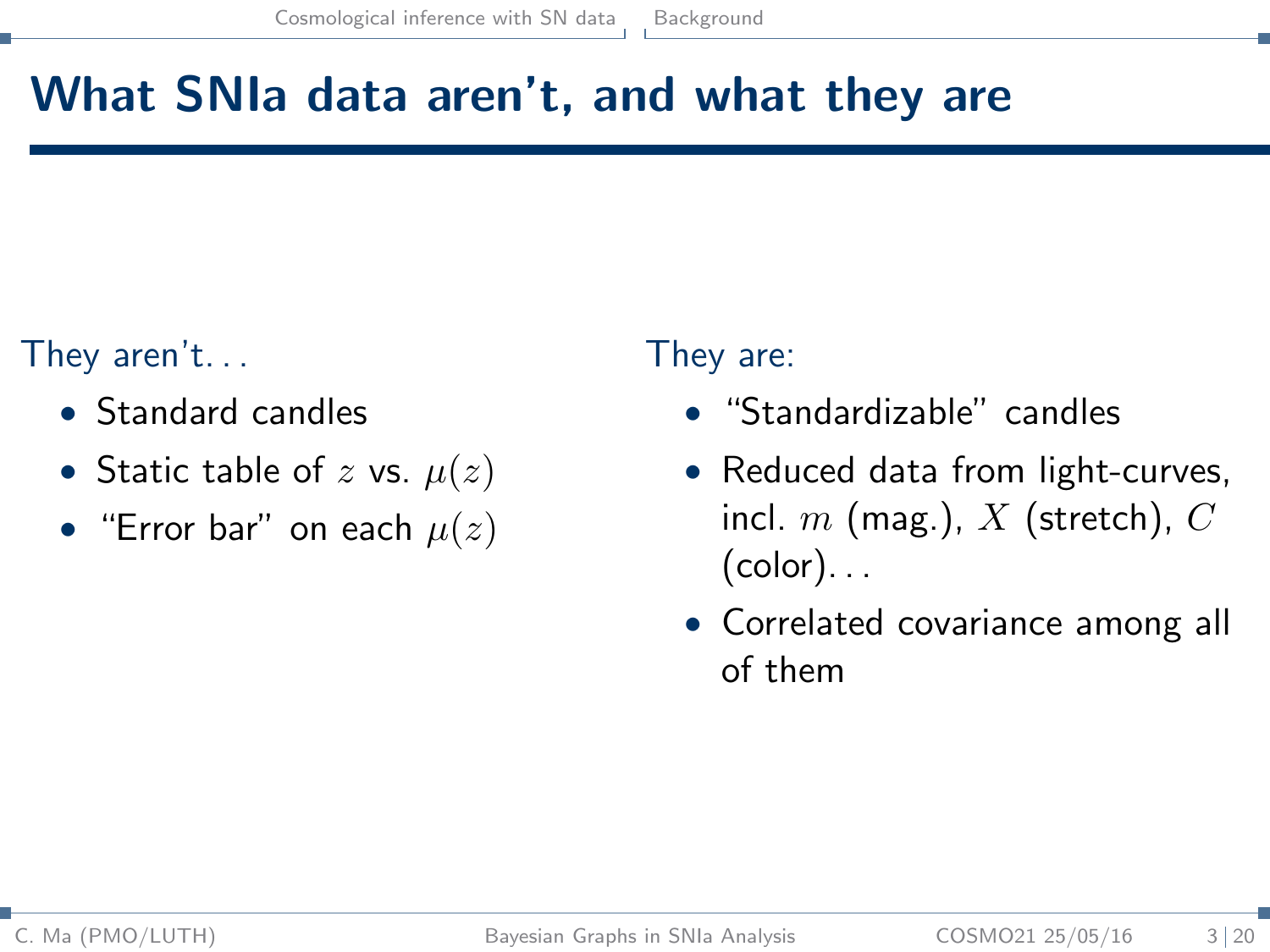# <span id="page-3-0"></span>SNIa standardization

SN dependencies:

- Tripp (1998) relation:  $\mu = m + \alpha X + \beta C M$
- Host-galaxy stellar mass:  $M_{\text{stellar}}$

(Joint Light-Curve Analysis [JLA], Betoule+  $arXiv:1401.4064$ )

"Assembly" procedure:

$$
\mu_{\mathbf{d}} = m + \alpha X + \beta C - (M + \Delta_M),
$$

 $\Delta_M$  always set to zero if  $M_{\text{stellar}} < 10^{10} \text{M}_{\odot}$ .

Standardization as affine transformation of data:

$$
\vec{\mu}_d = \mathbf{J}(\alpha, \beta)\vec{v} - \vec{M}_d(\Delta_M),
$$
  

$$
\Rightarrow \mathbf{C}_d = \mathbf{J}\mathbf{C}_{\vec{v}}\mathbf{J}^{\mathsf{T}}.
$$



c Ikea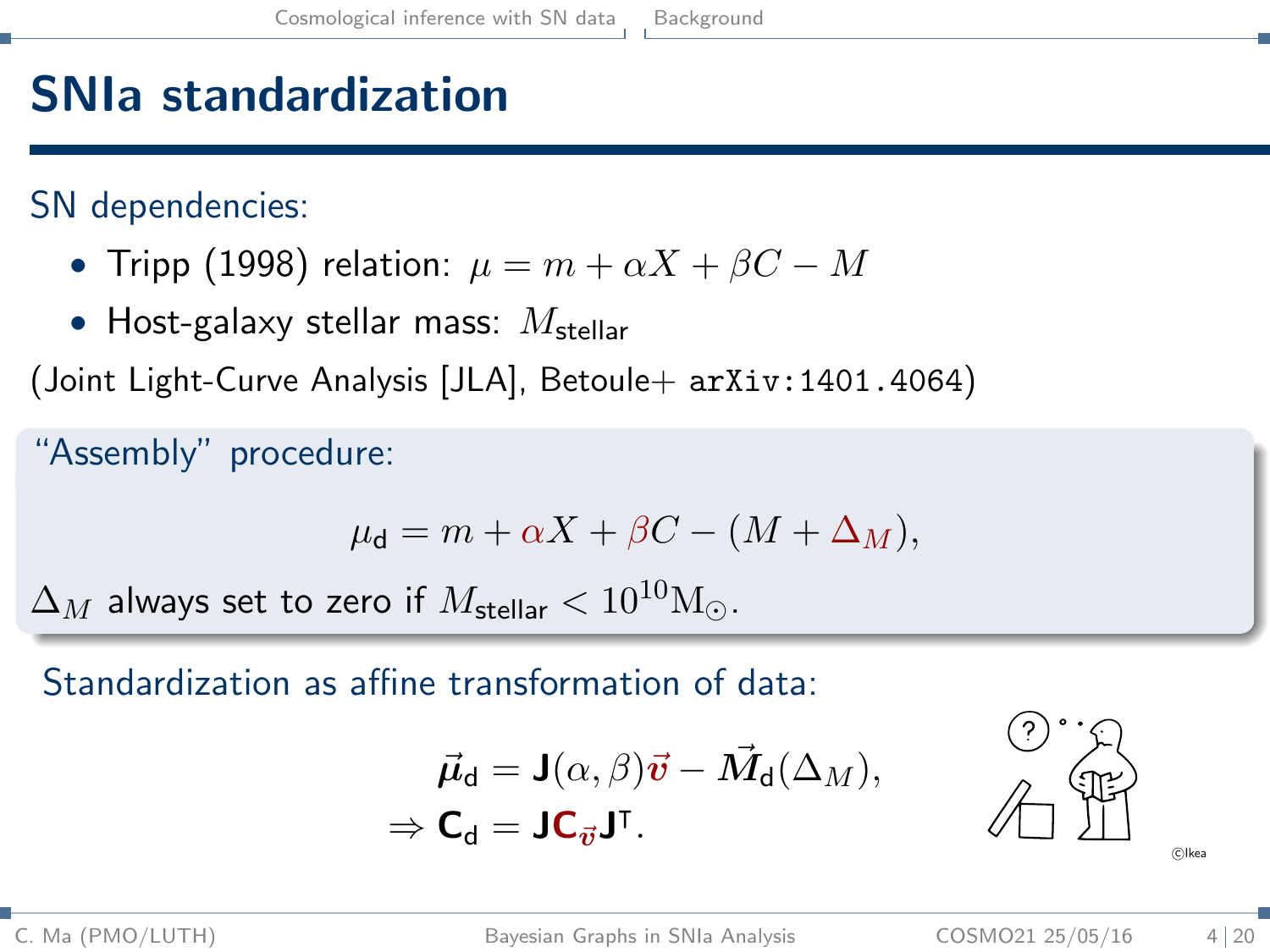## <span id="page-4-0"></span>When cosmological model meets data

### Cosmological model fitting specs:

 $\vec{\mu}_{\text{t}}(\vec{\theta})$ : model prediction parameterized by  $\vec{\theta}$  (i.e.  $\Omega_{\text{M}}$ , etc)  $\vec{\mu}_{d}(\vec{\varphi})$ ,  $C_{d}(\vec{\varphi})$ : standardized data,  $\vec{\varphi} = (\alpha, \beta, \Delta_M)$  $\vec{\Theta}$ : joint variable  $\vec{\Theta} = (\vec{\theta}, \vec{\varphi})$  (i.e. cos. + standardization)

#### Question:

We assume a Gaussian uncertainty model. Is it fine to simply use the  $\chi^2$  expression

$$
\chi^2(\vec{\boldsymbol{\Theta}}) = (\vec{\boldsymbol{\mu}}_t - \vec{\boldsymbol{\mu}}_d)^\intercal \boldsymbol{\mathsf{C}}_d^{-1} (\vec{\boldsymbol{\mu}}_t - \vec{\boldsymbol{\mu}}_d) \,\,?
$$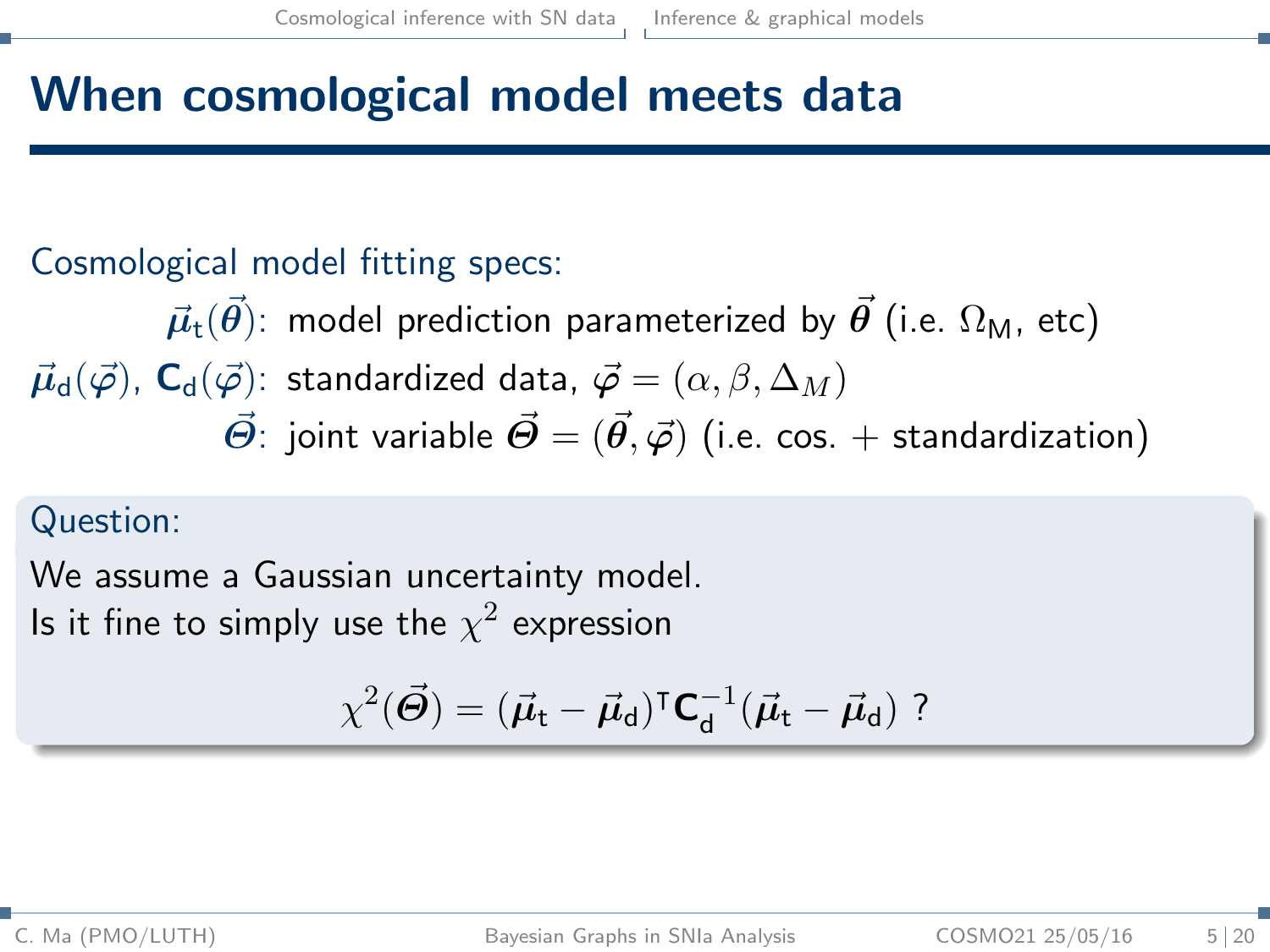## <span id="page-5-0"></span>When cosmological model meets data

### Cosmological model fitting specs:

 $\vec{\mu}_{+}(\vec{\theta})$ : model prediction parameterized by  $\vec{\theta}$  (i.e.  $\Omega_{\mathsf{M}}$ , etc)  $\vec{\mu}_{\rm d}(\vec{\varphi})$ ,  $\mathsf{C}_{\rm d}(\vec{\varphi})$ : standardized data,  $\vec{\varphi} = (\alpha, \beta, \Delta_M)$  $\vec{\Theta}$ : joint variable  $\vec{\Theta} = (\vec{\theta}, \vec{\varphi})$  (i.e. cos. + standardization)

### Question:

We assume a Gaussian uncertainty model. Is it fine to simply use the  $\chi^2$  expression

$$
\chi^2(\vec{\Theta}) = (\vec{\mu}_t - \vec{\mu}_d)^\intercal \textbf{C}_d^{-1}(\vec{\mu}_t - \vec{\mu}_d) \ ?
$$

#### Answer: No.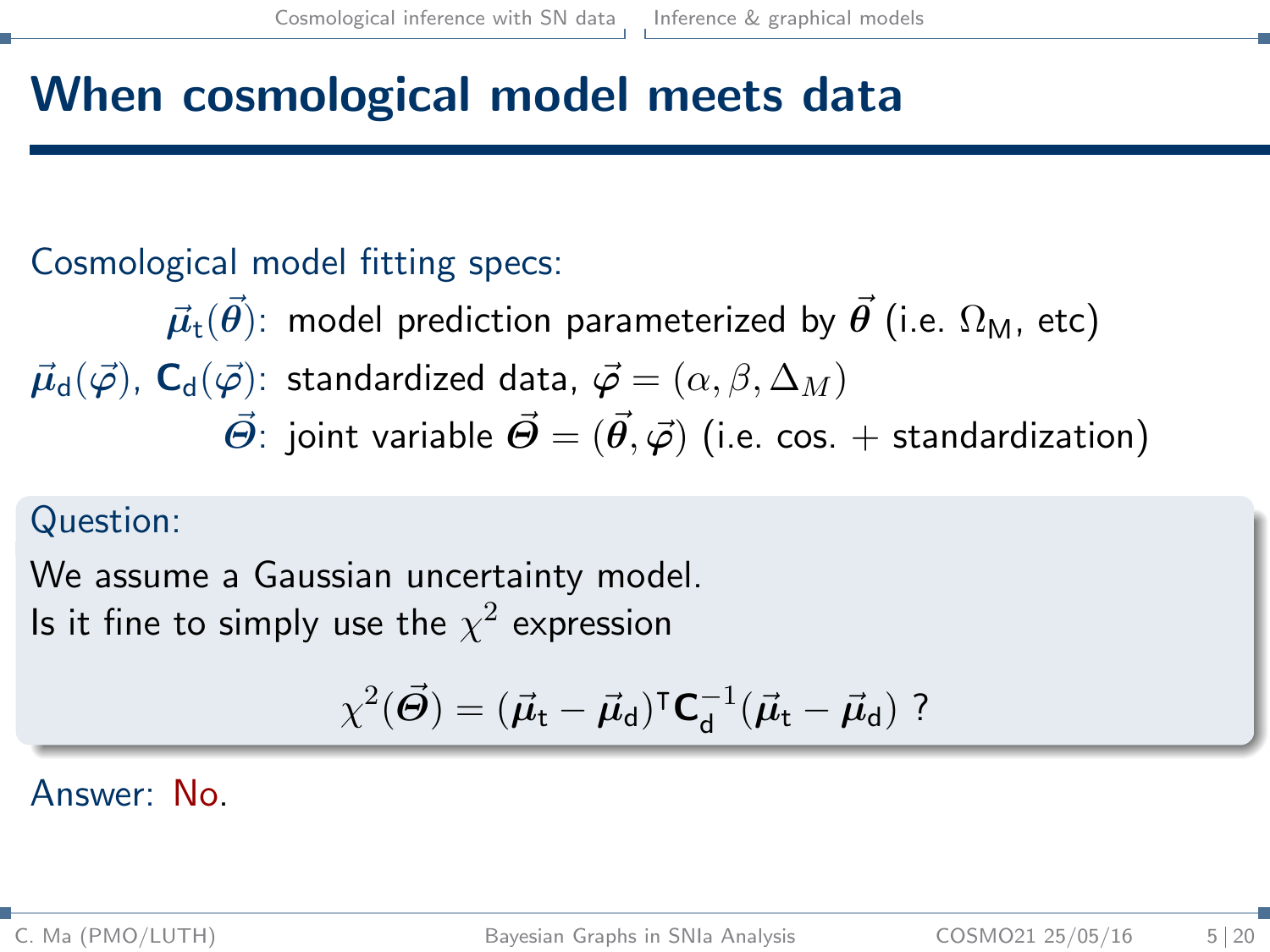## <span id="page-6-0"></span>Graphical model: evidence & inference



3 kinds of variables/nodes:

F: "free" ones, to be inferred  $(\vec{\Theta})$ 

E: "evident" ones, with evidence (data or belief, gray here)

 $H:$  our "intermediate" ones, could be merely computing device

Meaning of "inference"

$$
P(F | E) = \int \frac{P(F, E, H)}{P(E)} dH
$$

Further, very accessible reading: D'Agostini (arXiv:physics/0511182)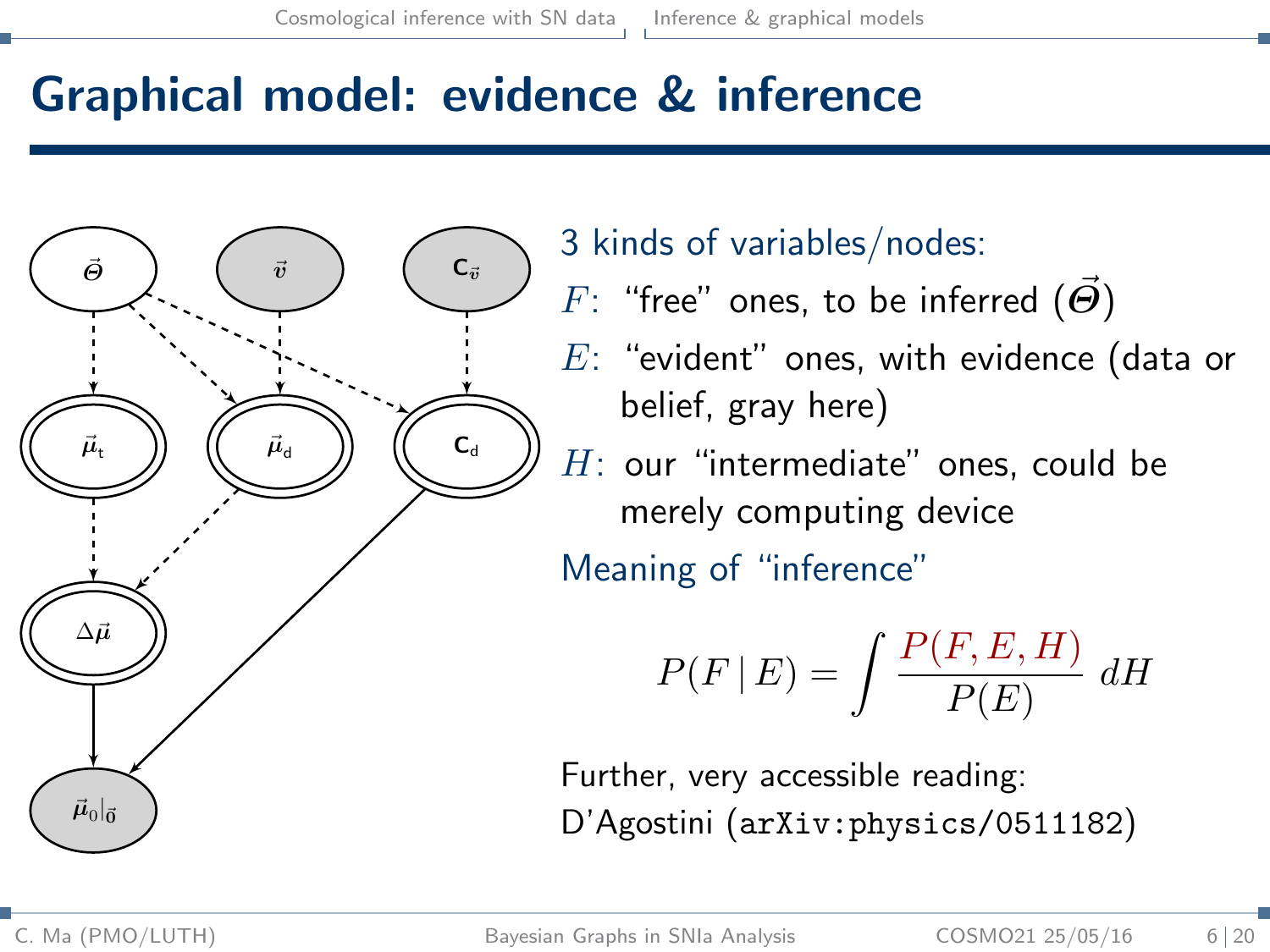# <span id="page-7-0"></span>Graphical model: joint probability



Joint probability (chain rule)

$$
P(\text{all}) = \prod_i P\big(X[i] \, \big| \text{ parents of } X[i]\big)
$$

 $P(\mathsf{all}) = P(\vec{\mu}_0 | \Delta \vec{\mu}, \mathsf{C_d}) \times P(\Delta \vec{\mu} | \vec{\mu}_\mathsf{t}, \vec{\mu}_\mathsf{d})$  $\times P(\vec{\mu}_{\rm t} | \vec{\Theta})$  $\times P(\vec{\mu}_{\rm d} | \vec{\Theta}, \vec{v}) P(\mathbf{C}_{\rm d} | \vec{\Theta}, \mathbf{C}_{\vec{\sigma}})$ 

 $\times P(\vec{\Theta})P(\vec{v})P(\mathbf{C}_{\vec{v}})$ 

 $(\Delta \vec{\mu} = \vec{\mu}_{t} - \vec{\mu}_{d}$ , diff. of theory vs. data) Also read:

Kjælruff & Madsen (2013, Springer, 2nd ed.)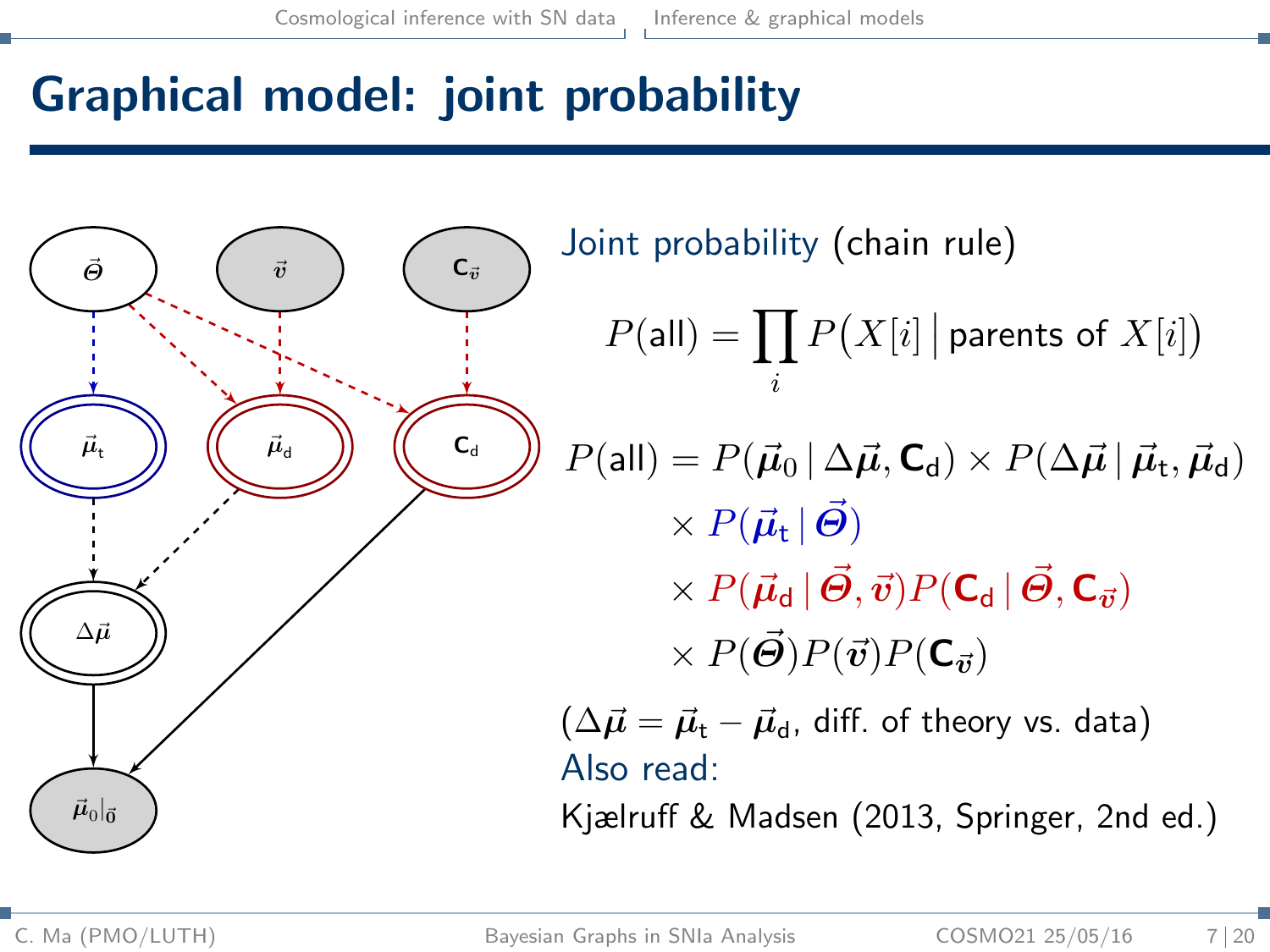## <span id="page-8-0"></span>Graphical model: arrows, conditional probability



The "network of arrows" express how variables depend on other ones, i.e. conditional dependence.

#### Example

- Red dashed arrows: standardization (deterministic)  $P(\vec{\mu}_{\mathsf{d}}, \mathsf{C}_{\mathsf{d}} | \vec{\boldsymbol{\Theta}}, \vec{v}, \mathsf{C}_{\vec{v}}) = \delta(\dots)$
- Solid arrows  $\Delta \vec{\mu} \rightarrow \vec{\mu}_0 \leftarrow C_d$ : error model (non-deterministic)  $P(\vec{\mu}_0 | \Delta \vec{\mu}, \mathbf{C}_d) =$  Gauss function ...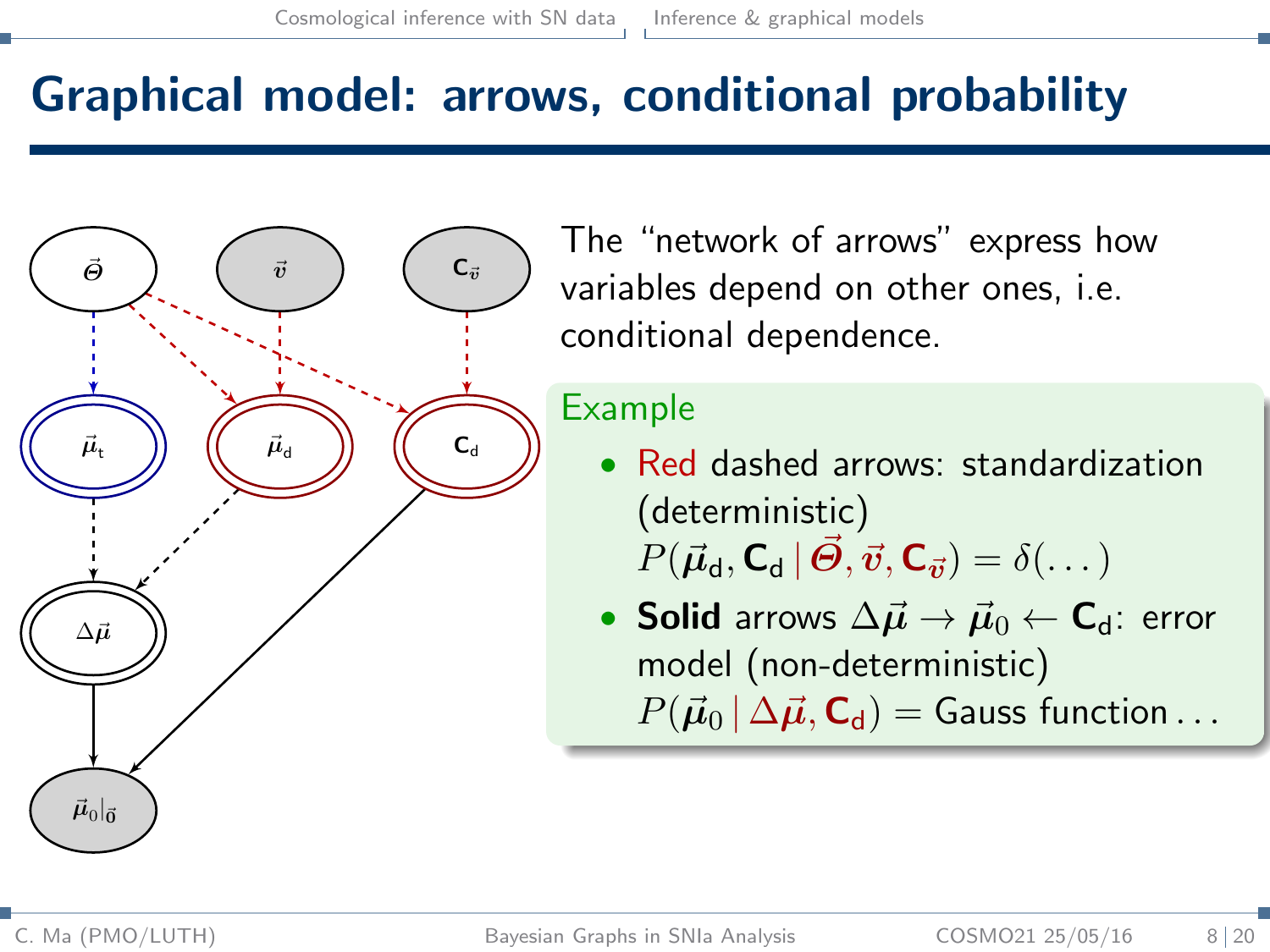# <span id="page-9-0"></span>Results for Bayesian inference

Expression for the posterior:

$$
\ln P(\vec{\Theta} | E) = -\ln Z - \frac{1}{2} \left[ \ln \det \mathbf{C}_{d}(\vec{\Theta}) + \chi^{2}(\vec{\Theta}) \right] + \ln P(\vec{\Theta}),
$$

$$
\chi^{2}(\vec{\Theta}) = (\Delta \vec{\mu})^{\mathsf{T}} \mathbf{C}_{d}^{-1}(\Delta \vec{\mu}).
$$

In other words. . .

 $(Log)$  posterior =  $-$ normalization + "likelihood" + prior (for this fairly simple case of JLA)

A consequence of Gauss function

$$
f(\vec{x}) = \frac{1}{\sqrt{(2\pi)^n \det \mathbf{C}}} \exp \left[ (\vec{x} - \vec{x}_0)^{\mathsf{T}} \mathbf{C}^{-1} (\vec{x} - \vec{x}_0) \right]
$$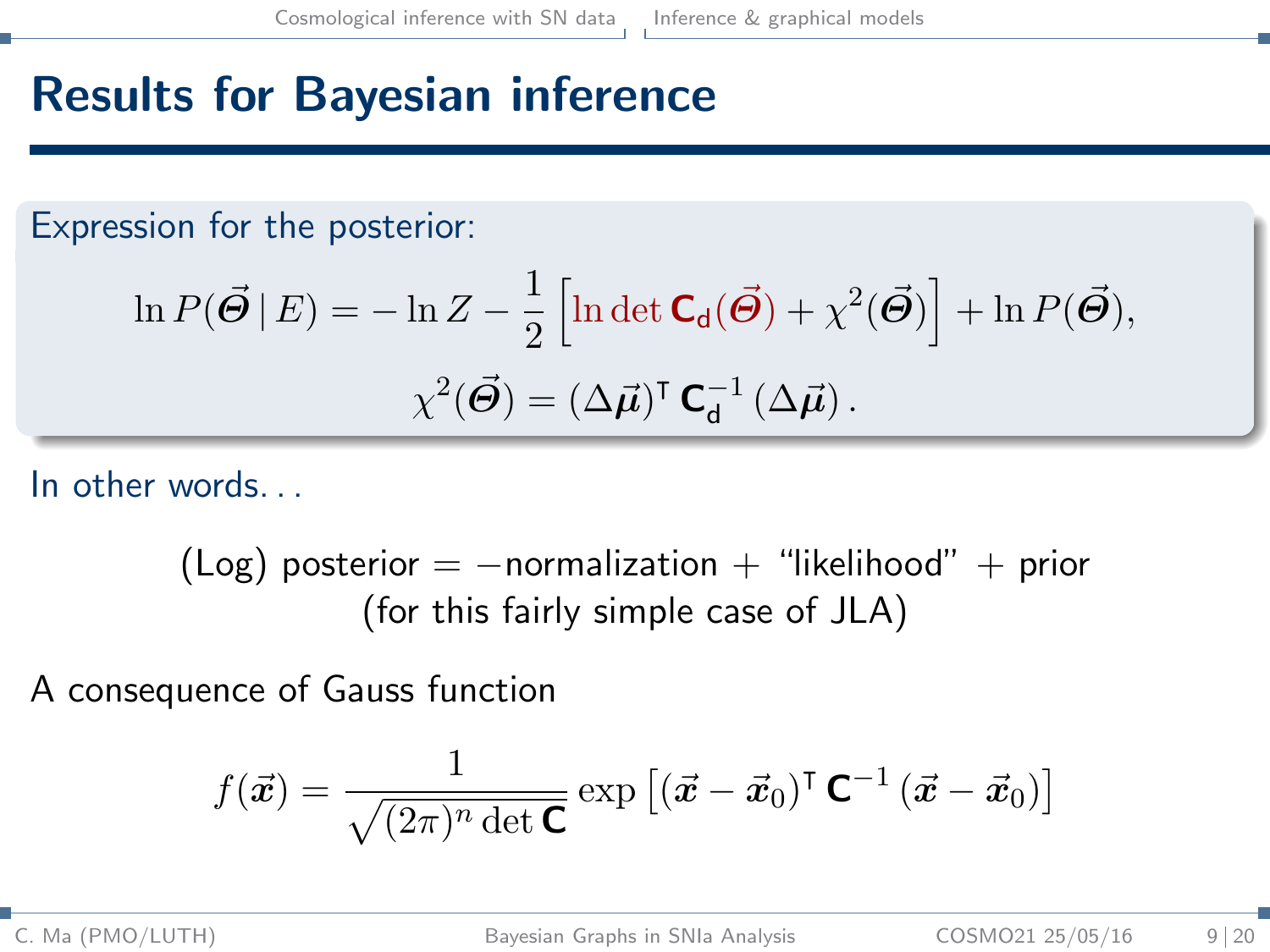### <span id="page-10-0"></span>Example: wCDM parameter constraints

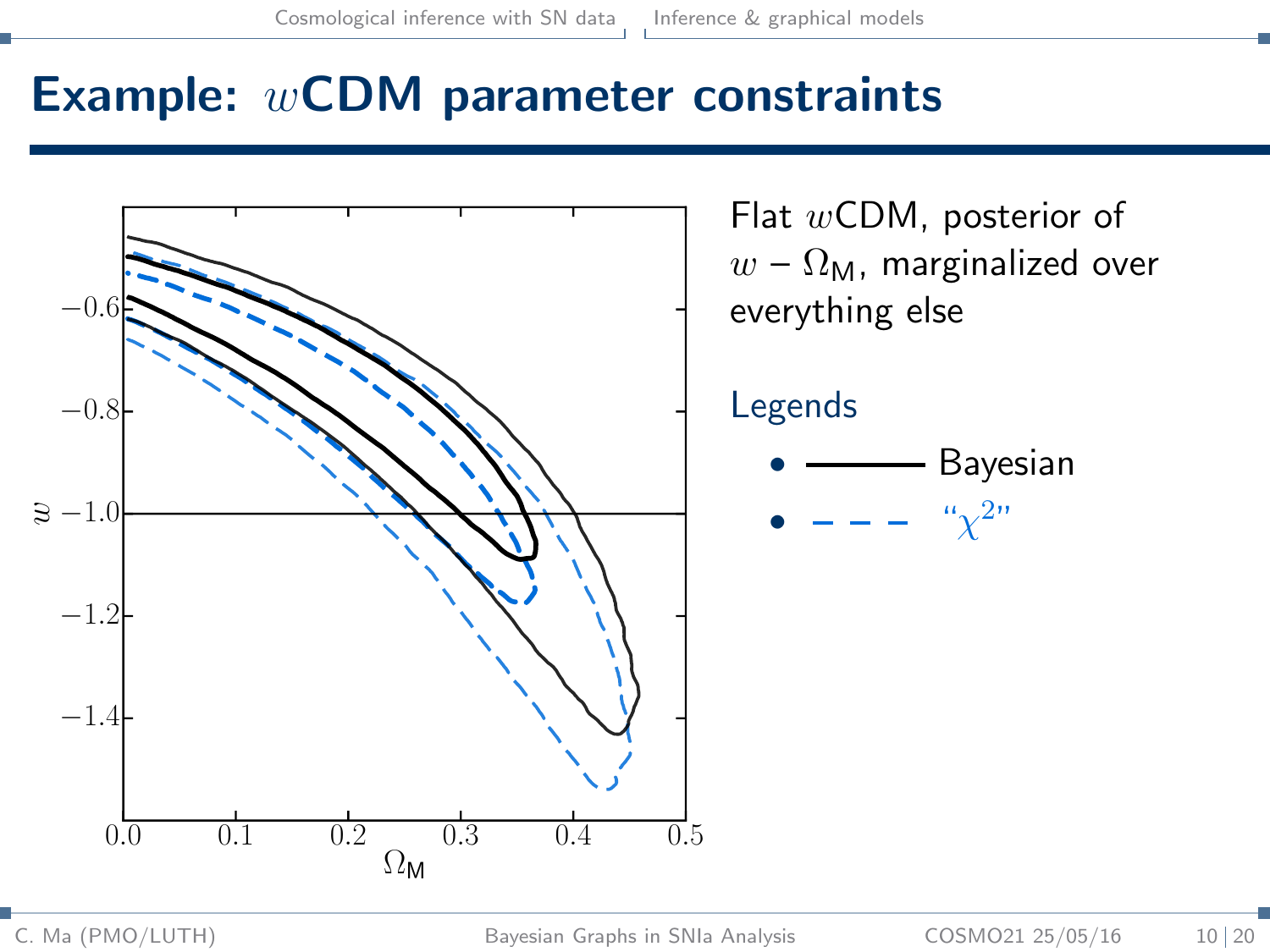# <span id="page-11-0"></span>Example: (mostly) generic  $(\alpha, \beta, \Delta_M)$



Another section through the posterior parameter space: SNIa standardization parameters.

Lowered significance of two-population by host-galaxy stellar mass (non-zero  $\Delta_M$ ).

- $\bullet$  Sullivan+  $(\text{arXiv}:1003.5119)$ : 3.7  $\sigma$
- JLA (w/ systematics): 3  $\sigma$
- Bayesian: 2.4  $\sigma$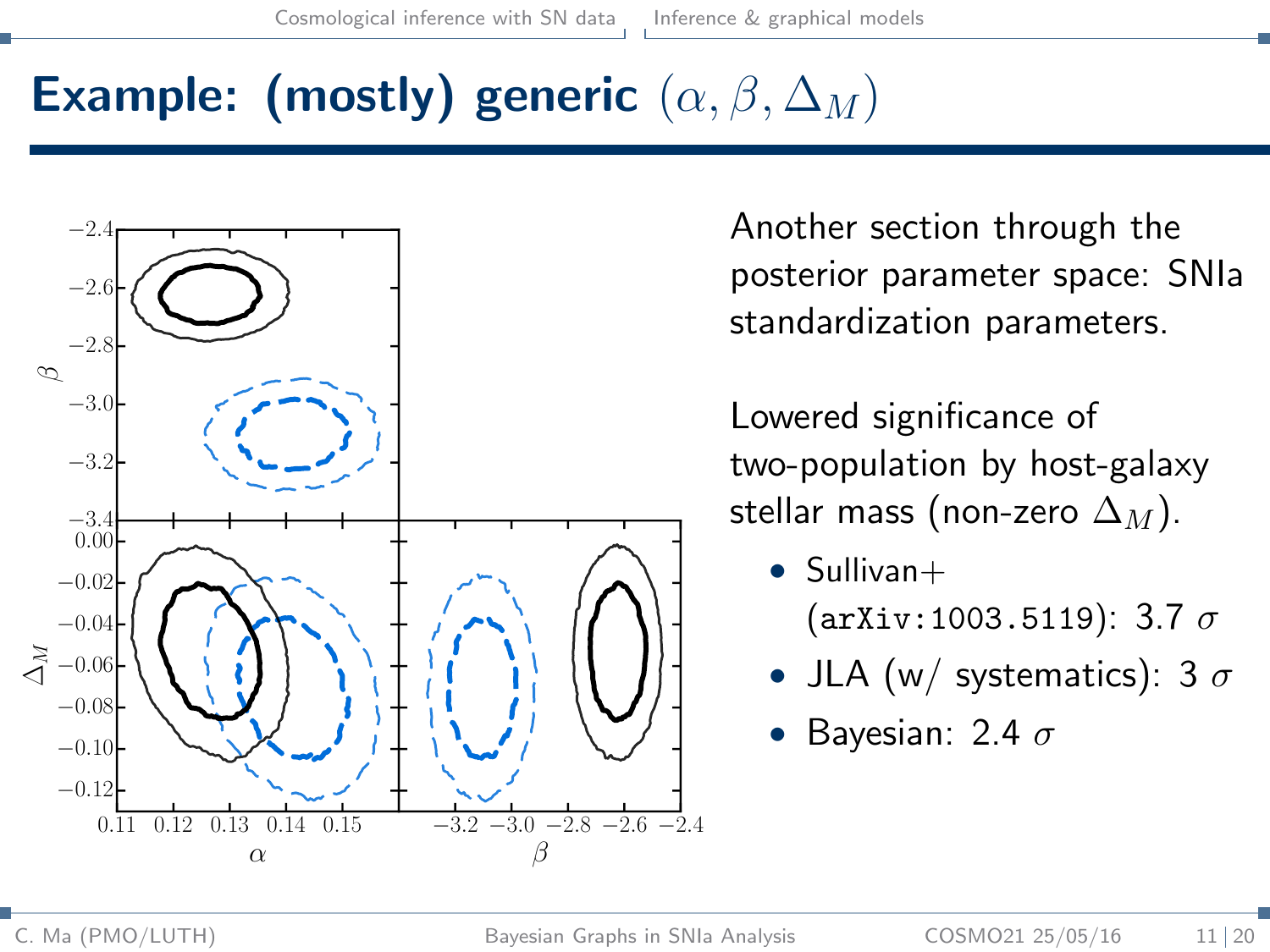# <span id="page-12-0"></span>" $\chi^{2n}$  = prior distortion



$$
\ln P(\vec{\Theta} | E) \sim -\frac{1}{2} \chi^2(\vec{\Theta})
$$

$$
-\frac{1}{2} \ln \det \mathbf{C}_d(\vec{\Theta})
$$

$$
+\ln P(\vec{\Theta}),
$$

Using just  $\chi^2$  is equivalent to applying this distortion to the prior on  $(\alpha, \beta)$ .

No surprise the " $\chi^{2}$ " analysis "pulls"  $(\alpha, \beta)$  away from zero.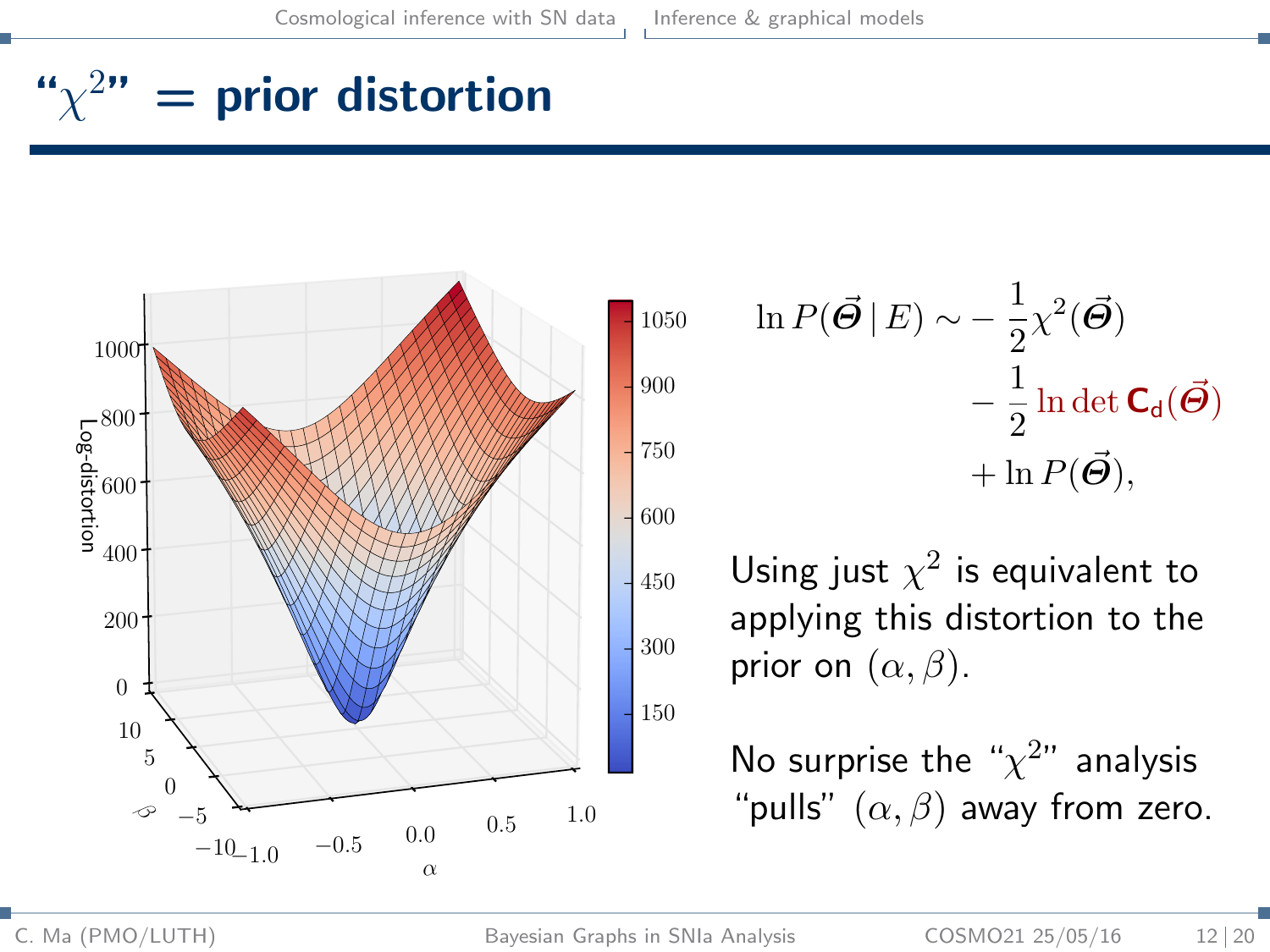# <span id="page-13-0"></span>Motivations for compression

### Before compression

- $(\alpha, \beta)$ -dependent covariance
- $n \sim 100 1000$
- $\mathcal{O}(n^3)$  evaluation of log-prob.

### After compression

- Constant covariance
- $n \sim$  several tens
- $\mathcal{O}(n^2)$  complexity;  $\mathcal{O}(n^3)$ factorization only once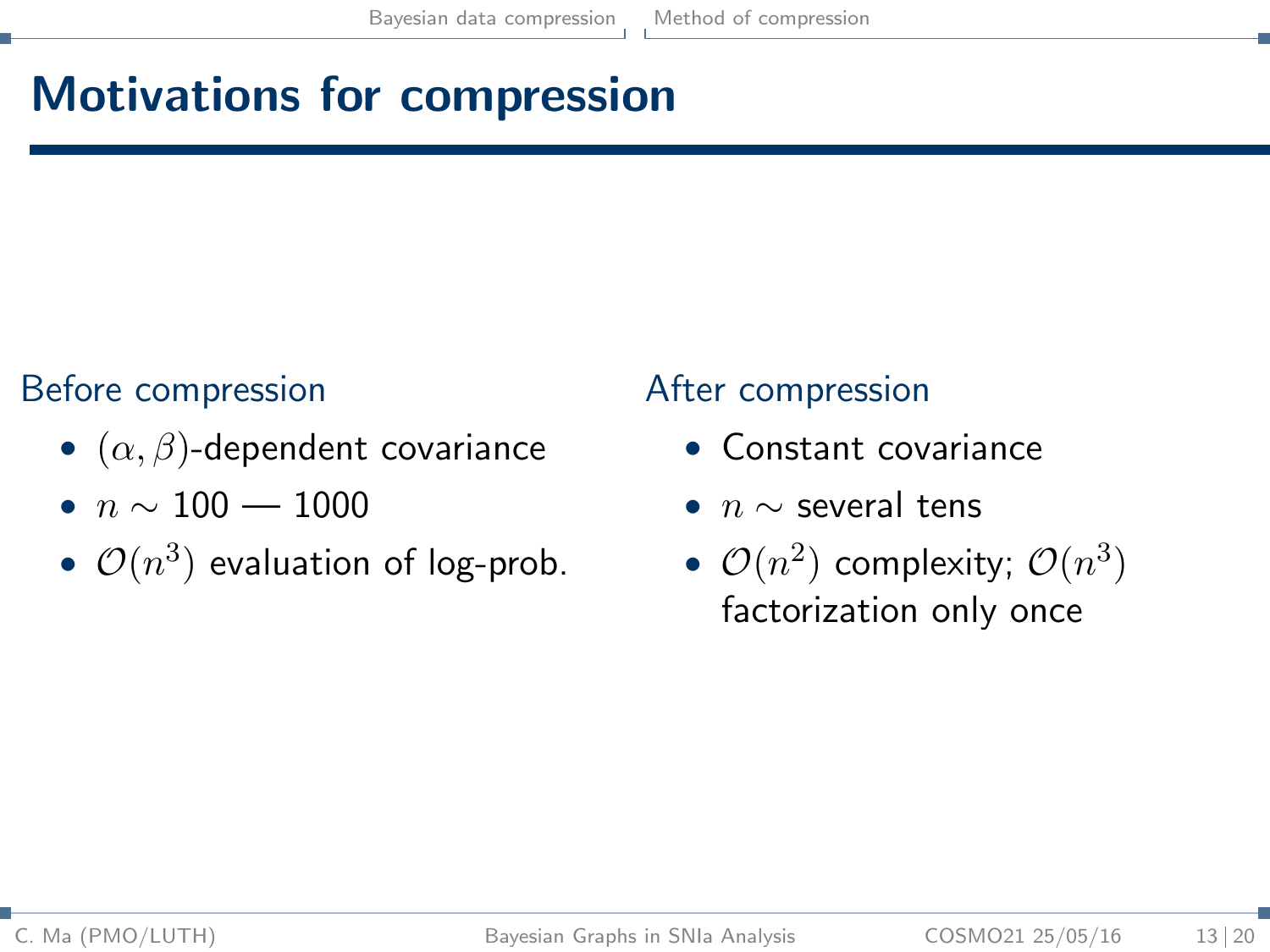# <span id="page-14-0"></span>Compression needs fixing, too



### Compression method

- Discrete linear compression in the  $log-z$  space
- Lossy, but by design
- Another inference problem, so same cautions apply

### Compression output

- Posterior of combination coefficients  $\rightarrow$  compressed distance moduli
- Posterior covariance
	- $\rightarrow$  compressed covariance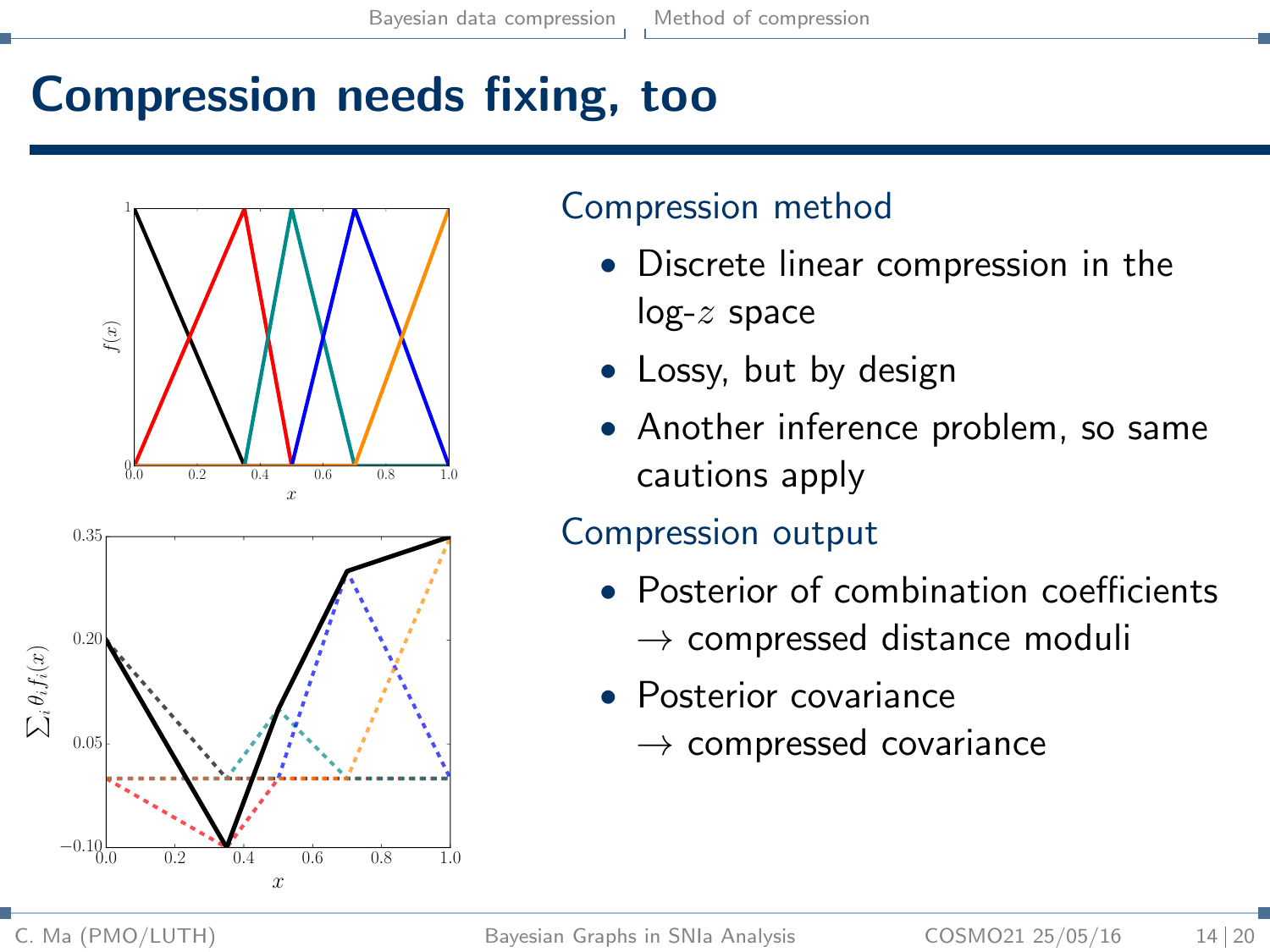## <span id="page-15-0"></span>Comparison of compression schemes

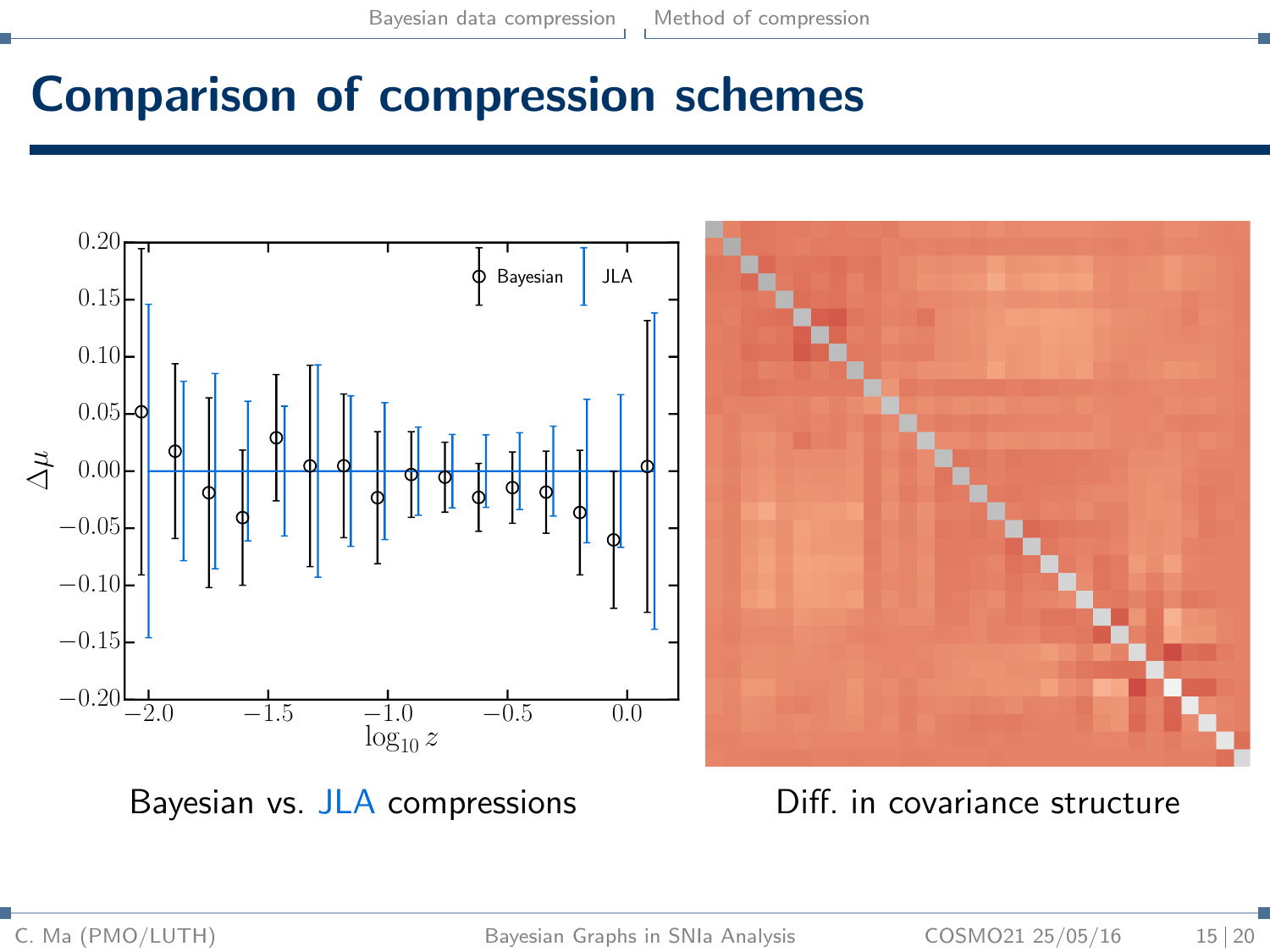## <span id="page-16-0"></span>Bayesian compression validated

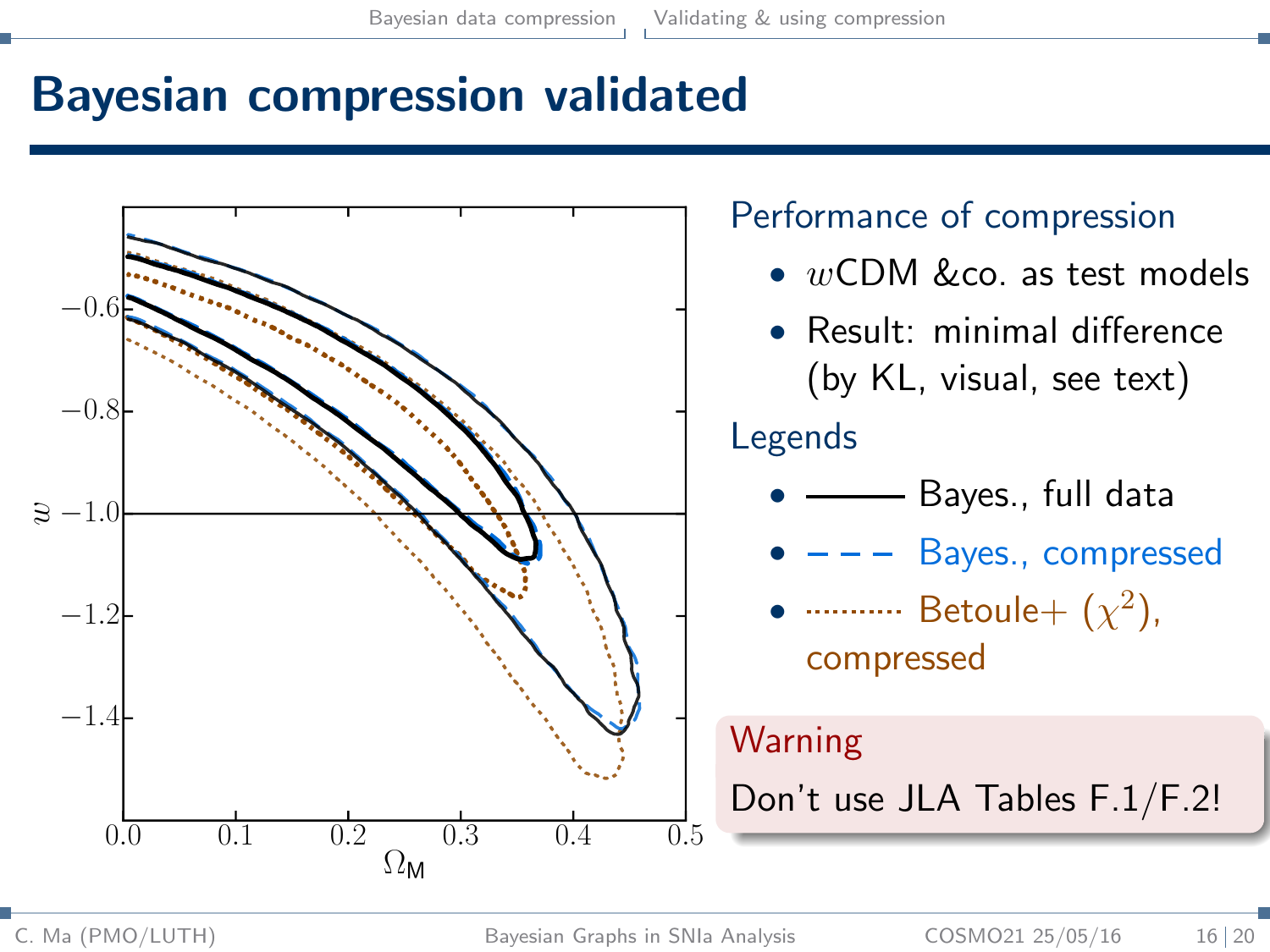## <span id="page-17-0"></span>Application: simple cross-validation



Set-up of cross-validation:

- Lower z-cut:  $[0.01 0.114]$
- Higher z-cut:  $[0.082 1.3]$
- N. of points 166, 599

### Legends

- $I$  ower  $z$ -cut
- Higher  $z$ -cut

Method used:

• Baysian compression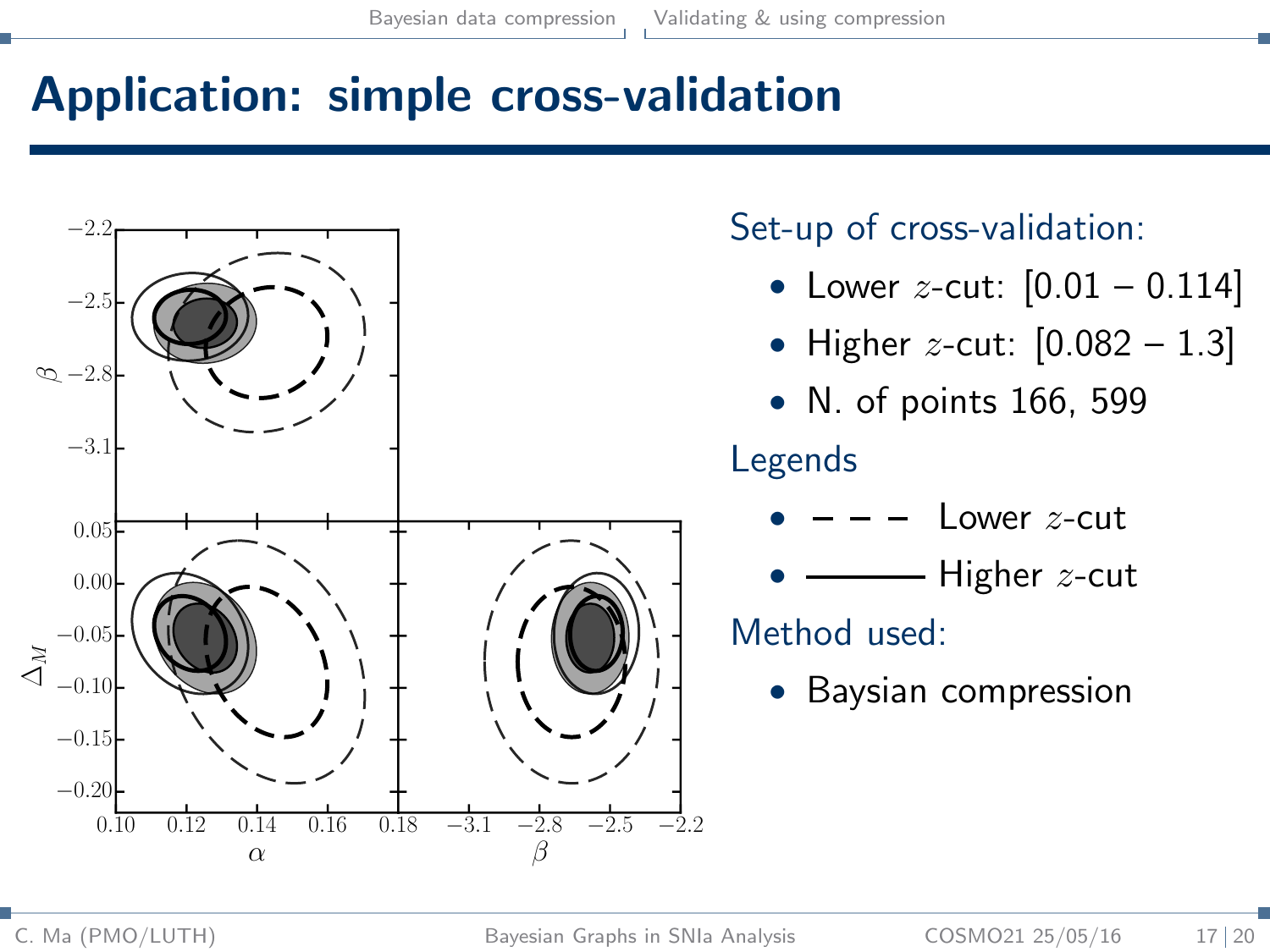## <span id="page-18-0"></span>Application: simple cross-validation

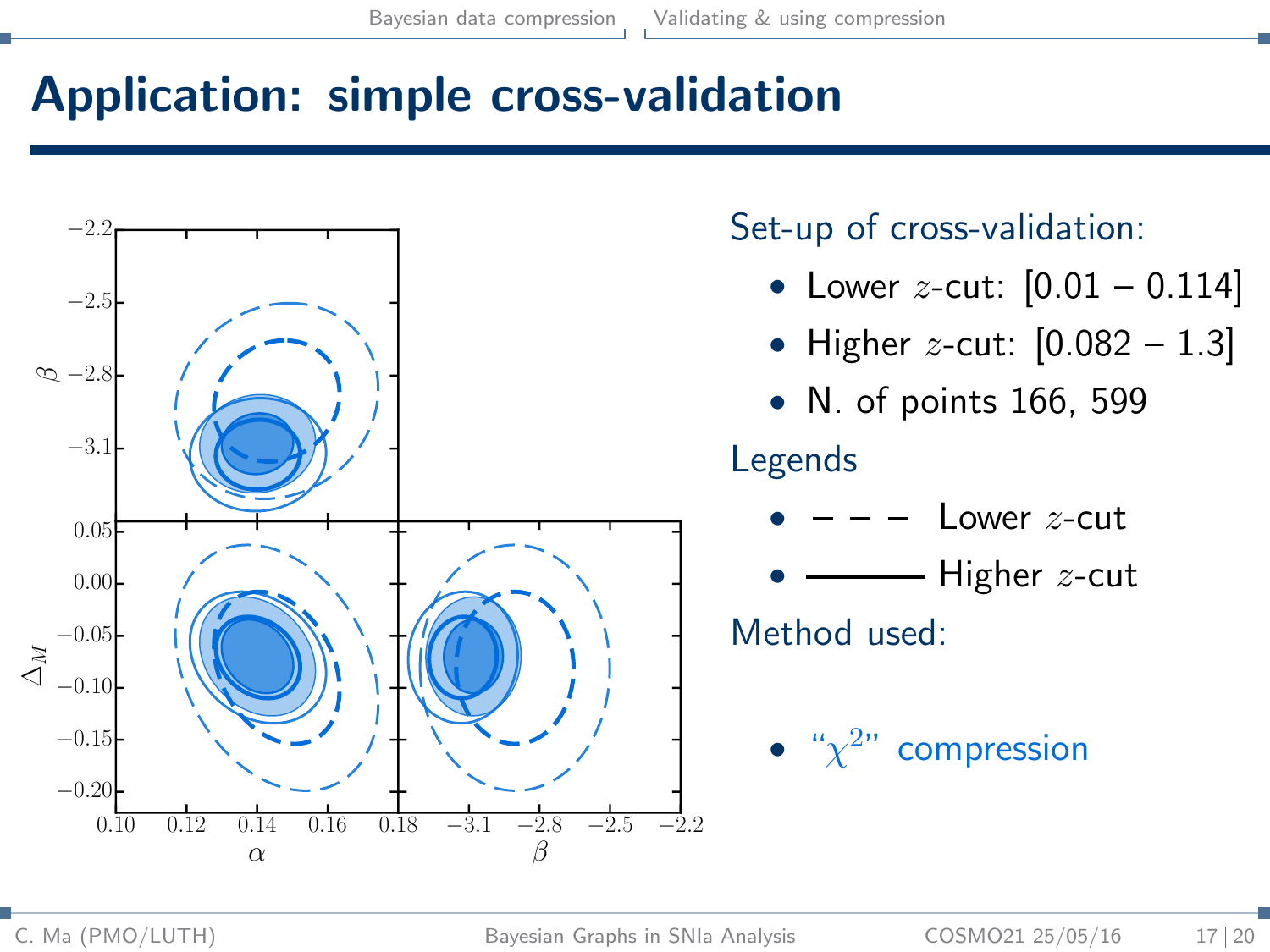## <span id="page-19-0"></span>Application: simple cross-validation



Set-up of cross-validation:

- Lower z-cut:  $[0.01 0.114]$
- Higher *z*-cut:  $[0.082 1.3]$
- N. of points 166, 599

### Legends

- $\frac{1}{2}$  ower *z*-cut
- Higher  $z$ -cut

Method used:

- Baysian compression
- $\bullet$  " $\chi^{2n}$  compression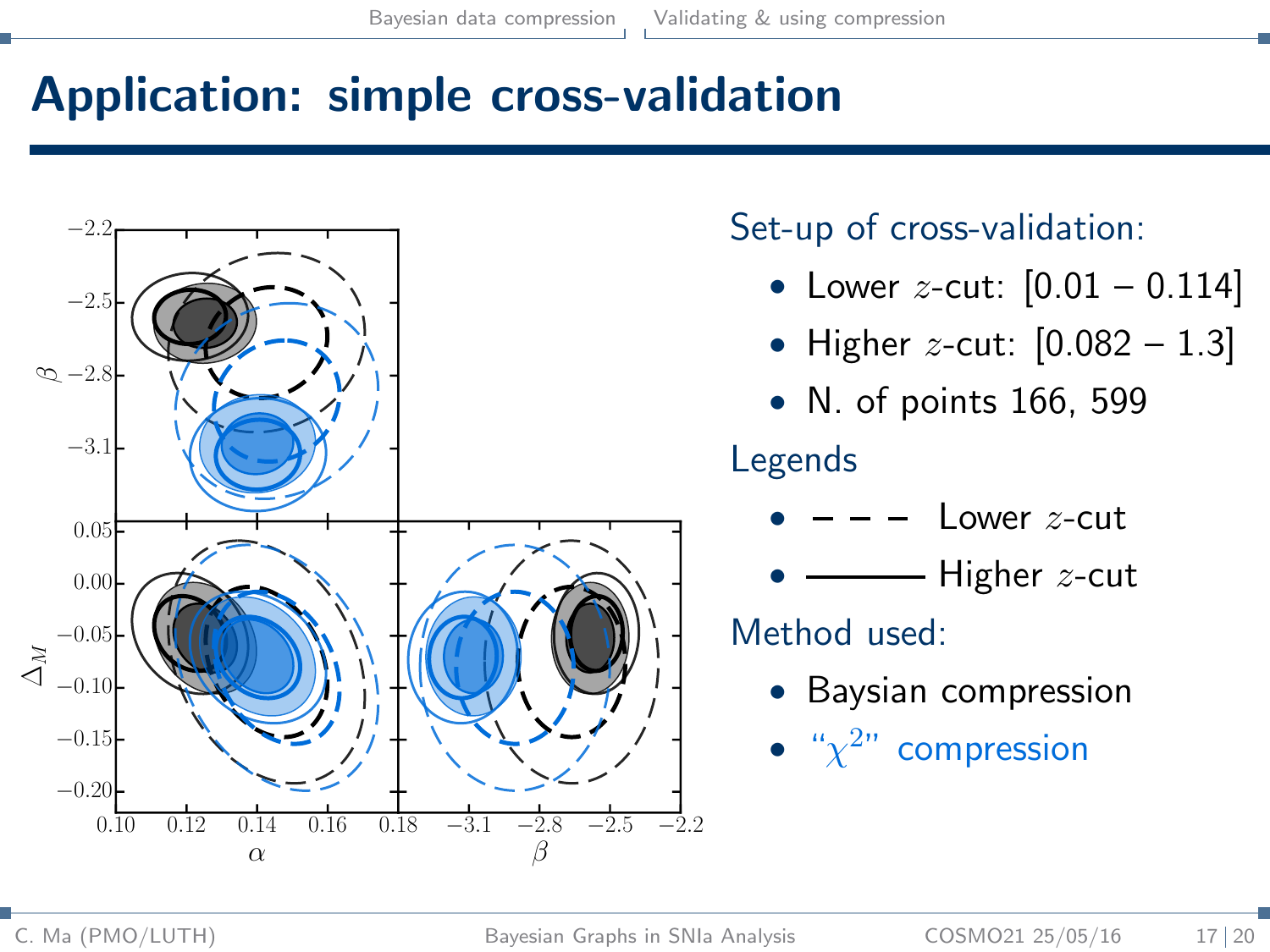# <span id="page-20-0"></span>Application: Etherington relation



Goal: testing

$$
\eta=\frac{d_{\rm L}}{(1+z)^2d_{\rm A}}=1~~?
$$

### Challenges:

- BAO gives  $d_{\mathbf{A}}$  at certain effective z
- $d_{\rm L}$  not directly given by SNIa there

With  $log-z$  compression we don't need to cherry-pick SN data or use very narrow bands.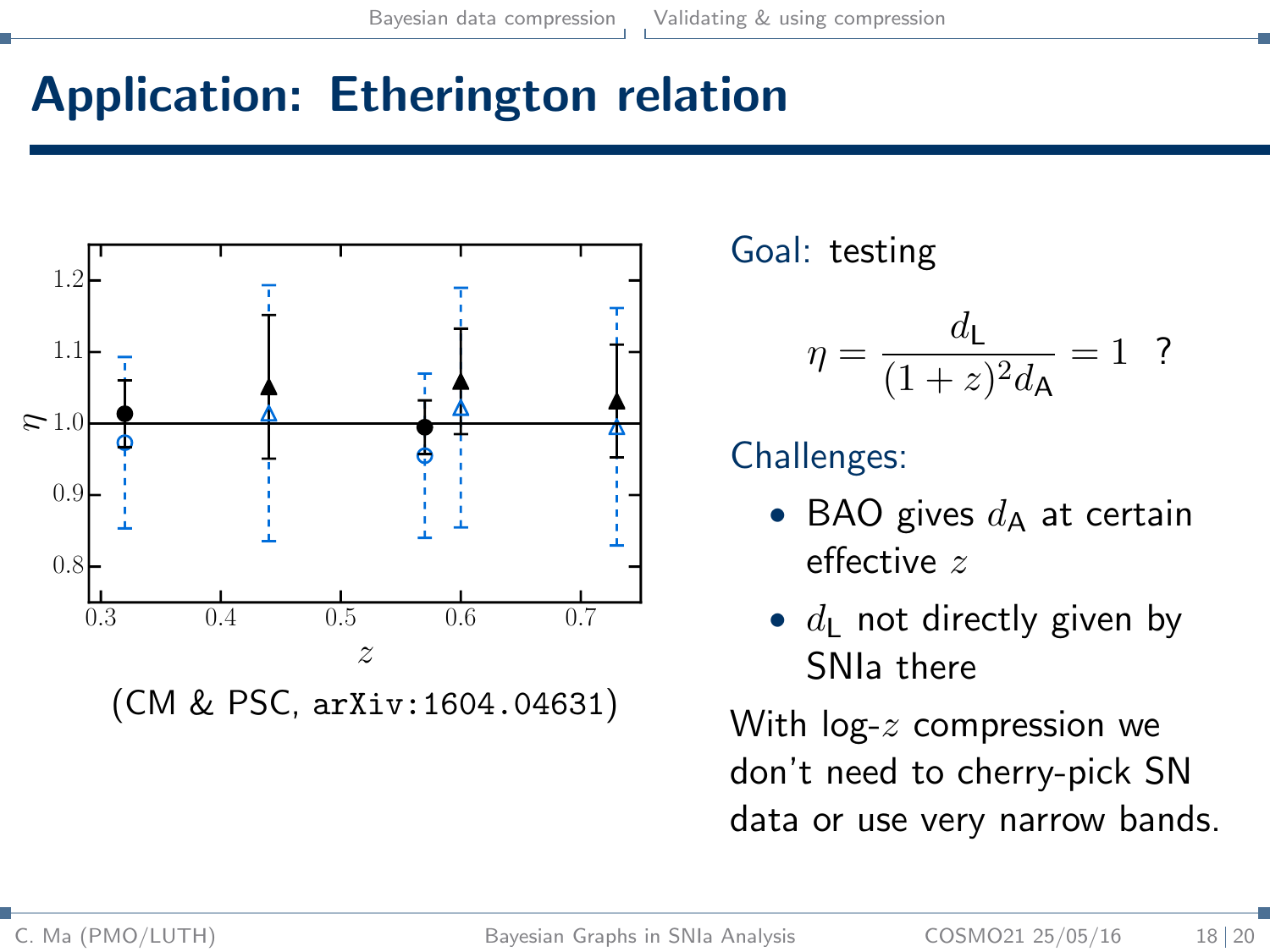## <span id="page-21-0"></span>Summary

- 1. To use SNIa data correctly, we need more than  $\chi^2.$
- 2. Graphical models help us do this.
- 3. A correction leads to a shift in parameters and re-interpretation of SN standardization.
- 4. Compression simplifies data and computation, and provide other uses, but must be practised with the correct statistical method.

Code release

- <https://gitlab.com/congma/libsncompress>
- <https://gitlab.com/congma/sn-bayesian-model-example>